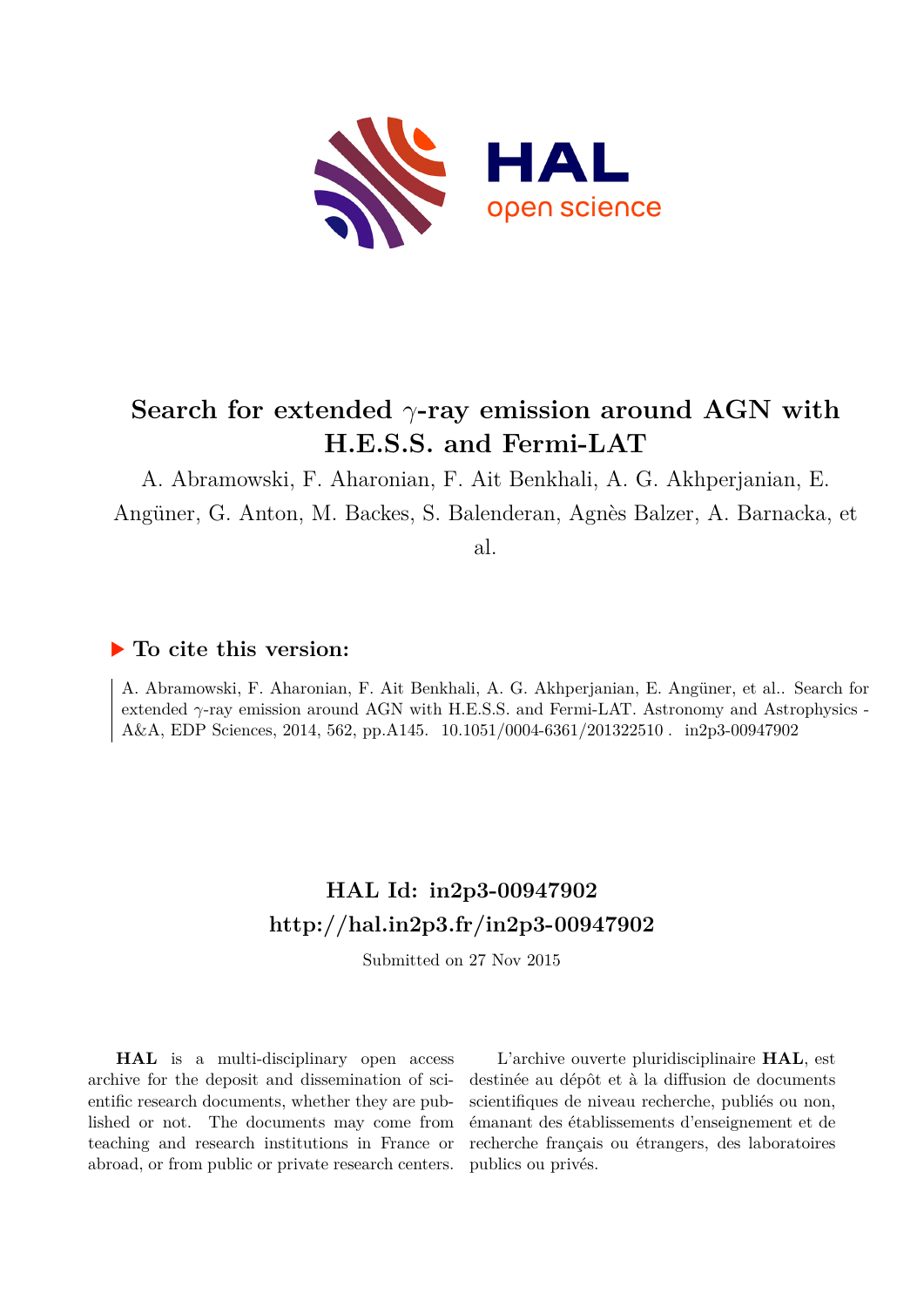

# Search for extended  $\gamma$ -ray emission around AGN with H.E.S.S. and Fermi-LAT

A. Abramowski, F. Aharonian, F. Ait Benkhali, A. G. Akhperjanian, E. Angüner, G. Anton, M. Backes, S. Balenderan, A. Balzer, A. Barnacka, et al.

## ▶ To cite this version:

A. Abramowski, F. Aharonian, F. Ait Benkhali, A. G. Akhperjanian, E. Angüner, et al.. Search for extended  $\gamma$ -ray emission around AGN with H.E.S.S. and Fermi-LAT. Astronomy and Astrophysics, EDP Sciences, 2014, 562, pp.A145. <10.1051/0004-6361/201322510>. <cea-01162423>

# HAL Id: cea-01162423 <https://hal-cea.archives-ouvertes.fr/cea-01162423>

Submitted on 10 Jun 2015

HAL is a multi-disciplinary open access archive for the deposit and dissemination of scientific research documents, whether they are published or not. The documents may come from teaching and research institutions in France or abroad, or from public or private research centers.

L'archive ouverte pluridisciplinaire HAL, est destinée au dépôt et à la diffusion de documents scientifiques de niveau recherche, publiés ou non, ´emanant des ´etablissements d'enseignement et de recherche français ou étrangers, des laboratoires publics ou privés.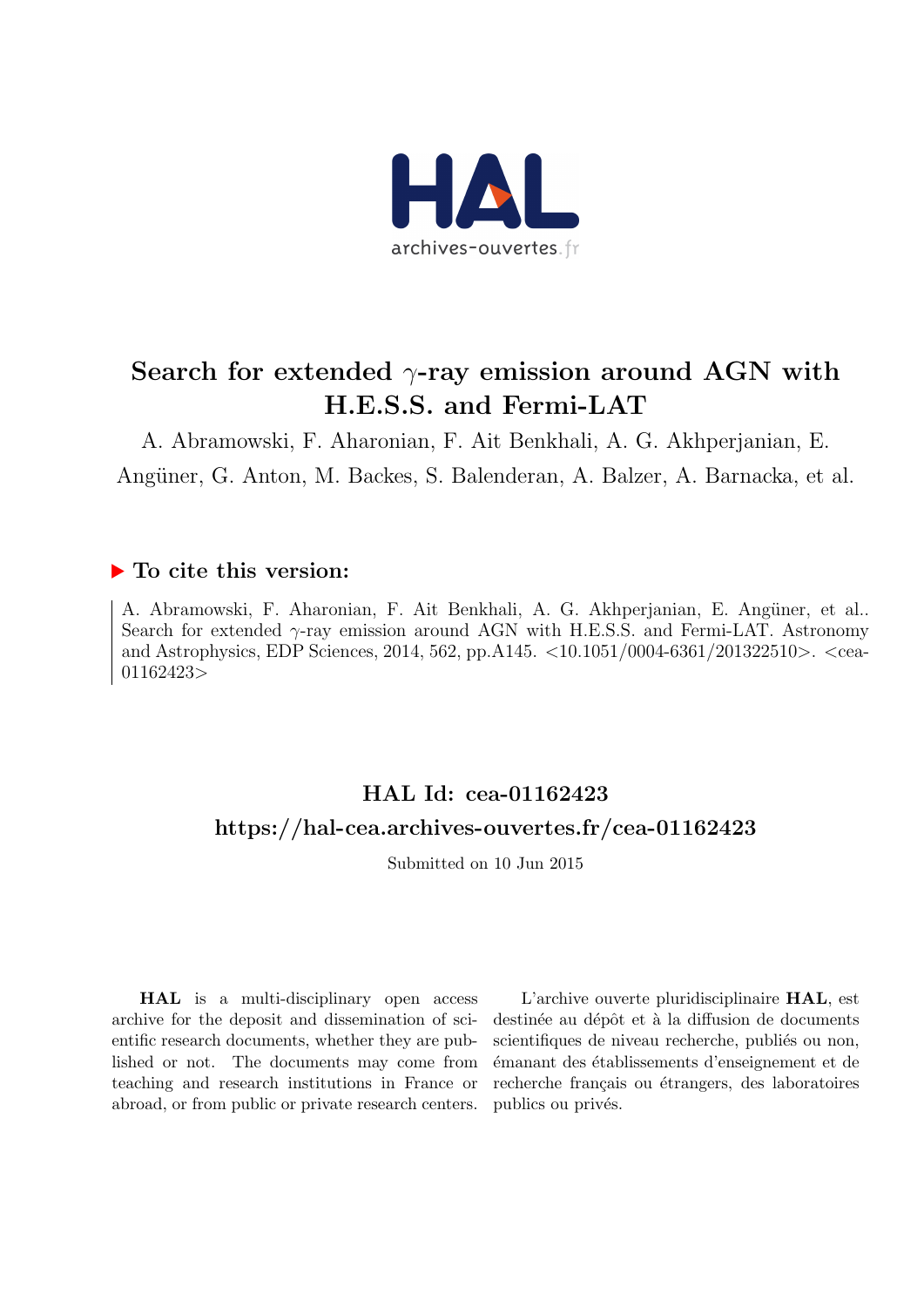# **Search for extended** γ**-ray emission around AGN with H.E.S.S. and Fermi-LAT**

H.E.S.S. Collaboration, A. Abramowski<sup>1</sup>, F. Aharonian<sup>2,3,4</sup>, F. Ait Benkhali<sup>2</sup>, A. G. Akhperjanian<sup>5,4</sup>, E. Angüner<sup>6</sup>, G. Anton<sup>7</sup>, M. Backes<sup>8</sup>, S. Balenderan<sup>9</sup>, A. Balzer<sup>10,11</sup>, A. Barnacka<sup>12</sup>, Y. Becherini<sup>13</sup>, J. Becker Tjus<sup>14</sup>, K. Bernlöhr<sup>2,6</sup>, E. Birsin<sup>6</sup>, E. Bissaldi<sup>15</sup>, J. Biteau<sup>16,17</sup>, M. Böttcher<sup>18</sup>, C. Boisson<sup>19</sup>, J. Bolmont<sup>20</sup>, P. Bordas<sup>21</sup>, J. Brucker<sup>7</sup>, F. Brun<sup>2</sup>, P. Brun<sup>22</sup>, T. Bulik<sup>23</sup>, S. Carrigan<sup>2</sup>, S. Casanova<sup>18,2</sup>, P. M. Chadwick<sup>9</sup>, R. Chalme-Calvet<sup>20</sup>, R.C.G. Chaves<sup>22</sup>, A. Cheesebrough<sup>9</sup>, M. Chrétien<sup>20</sup>, S. Colafrancesco<sup>24</sup>, G. Cologna<sup>25</sup>, J. Conrad<sup>26,27</sup>, C. Couturier<sup>20</sup>, Y. Cui<sup>21</sup>, M. Dalton<sup>28,29</sup>, M. K. Daniel<sup>9</sup>, I. D. Davids<sup>18,8</sup>, B. Degrange<sup>16</sup>, C. Deil<sup>2</sup>, P. deWilt<sup>30</sup>, H. J. Dickinson<sup>26</sup>, A. Djannati-Ataï<sup>31</sup>, W. Domainko<sup>2</sup>, L. O'C. Drury<sup>3</sup>, G. Dubus<sup>32</sup>, K. Dutson<sup>33</sup>, J. Dyks<sup>12</sup>, M. Dyrda<sup>34</sup>, T. Edwards<sup>2</sup>, K. Egberts<sup>15</sup>, P. Eger<sup>2</sup>, P. Espigat<sup>31</sup>, C. Farnier<sup>26</sup>, S. Fegan<sup>16</sup>, F. Feinstein<sup>35</sup>, M. V. Fernandes<sup>1</sup>, D. Fernandez<sup>35</sup>, A. Fiasson<sup>36</sup>, G. Fontaine<sup>16</sup>, A. Förster<sup>2</sup>, M. Füßling<sup>11</sup>, M. Gajdus<sup>6</sup>, Y. A. Gallant<sup>35</sup>, T. Garrigoux<sup>20</sup>, G. Giavitto<sup>10</sup>, B. Giebels<sup>16</sup>, J. F. Glicenstein<sup>22</sup>, M.-H. Grondin<sup>2,25</sup>, M. Grudzińska<sup>23</sup>, S. Häffner<sup>7</sup>, J. Hahn<sup>2</sup>, J. Harris<sup>9</sup>, G. Heinzelmann<sup>1</sup>, G. Henri<sup>32</sup>, G. Hermann<sup>2</sup>, O. Hervet<sup>19</sup>, A. Hillert<sup>2</sup>, J. A. Hinton<sup>33</sup>, W. Hofmann<sup>2</sup>, P. Hofverberg<sup>2</sup>, M. Holler<sup>11</sup>, D. Horns<sup>1</sup>, A. Jacholkowska<sup>20</sup>, C. Jahn<sup>7</sup>, M. Jamrozy<sup>37</sup>, M. Janiak<sup>12</sup>, F. Jankowsky<sup>25</sup>, I. Jung<sup>7</sup>, M. A. Kastendieck<sup>1</sup>, K. Katarzyński<sup>38</sup>, U. Katz<sup>7</sup>, S. Kaufmann<sup>25</sup>, B. Khélifi<sup>31</sup>, M. Kieffer<sup>20</sup>, S. Klepser<sup>10</sup>, D. Klochkov<sup>21</sup>, W. Kluźniak<sup>12</sup>, T. Kneiske<sup>1</sup>, D. Kolitzus<sup>15</sup>, Nu. Komin<sup>36</sup>, K. Kosack<sup>22</sup>, S. Krakau<sup>14</sup>, F. Krayzel<sup>36</sup>, P. P. Krüger<sup>18,2</sup>, H. Laffon<sup>28</sup>, G. Lamanna<sup>36</sup>, J. Lefaucheur<sup>31</sup>, A. Lemière<sup>31</sup>, M. Lemoine-Goumard<sup>28</sup>, J.-P. Lenain<sup>20</sup>, T. Lohse<sup>6</sup>, A. Lopatin<sup>7</sup>, C.-C. Lu<sup>2</sup>, V. Marandon<sup>2</sup>, A. Marcowith<sup>35</sup>, R. Marx<sup>2</sup>, G. Maurin<sup>36</sup>, N. Maxted<sup>30</sup>, M. Mayer<sup>11</sup>, T. J. L. McComb<sup>9</sup>, J. Méhault<sup>28,29</sup>, P. J. Meintjes<sup>39</sup>, U. Menzler<sup>14</sup>, M. Meyer<sup>26</sup>, R. Moderski<sup>12</sup>, M. Mohamed<sup>25</sup>, E. Moulin<sup>22</sup>, T. Murach<sup>6</sup>, C. L. Naumann<sup>20</sup>, M. de Naurois<sup>16</sup>, J. Niemiec<sup>34</sup>, S. J. Nolan<sup>9</sup>, L. Oakes<sup>6</sup>, H. Odaka<sup>2</sup>, S. Ohm<sup>33,\*</sup>, E. de Oña Wilhelmi<sup>2</sup>, B. Opitz<sup>1</sup>, M. Ostrowski<sup>37</sup>, I. Oya<sup>6</sup>, M. Panter<sup>2</sup>, R. D. Parsons<sup>2</sup>, M. Paz Arribas<sup>6</sup>, N. W. Pekeur<sup>18</sup>, G. Pelletier<sup>32</sup>, J. Perez<sup>15</sup>, P.-O. Petrucci<sup>32</sup>, B. Peyaud<sup>22</sup>, S. Pita<sup>31</sup>, H. Poon<sup>2</sup>, G. Pühlhofer<sup>21</sup>, M. Punch<sup>31</sup>, A. Quirrenbach<sup>25</sup>, S. Raab<sup>7</sup>, M. Raue<sup>1</sup>, I. Reichardt<sup>31</sup>, A. Reimer<sup>15</sup>, O. Reimer<sup>15</sup>, M. Renaud<sup>35</sup>, R. de los Reyes<sup>2</sup>, F. Rieger<sup>2</sup>, L. Rob<sup>40</sup>, C. Romoli<sup>3</sup>, S. Rosier-Lees<sup>36</sup>, G. Rowell<sup>30</sup>, B. Rudak<sup>12</sup>, C. B. Rulten<sup>19</sup>, V. Sahakian<sup>5,4</sup>, D. A. Sanchez<sup>36</sup>, A. Santangelo<sup>21</sup>, R. Schlickeiser<sup>14</sup>, F. Schüssler<sup>22</sup>, A. Schulz<sup>10</sup>, U. Schwanke<sup>6</sup>, S. Schwarzburg<sup>21</sup>, S. Schwemmer<sup>25</sup>, H. Sol<sup>19</sup>, G. Spengler<sup>6</sup>, F. Spies<sup>1</sup>, Ł. Stawarz<sup>37</sup>, R. Steenkamp<sup>8</sup>, C. Stegmann<sup>11,10</sup>, F. Stinzing<sup>7</sup>, K. Stycz<sup>10,\*</sup>, I. Sushch<sup>6,18</sup>, J.-P. Tavernet<sup>20</sup>, T. Tavernier<sup>31</sup>, A. M. Taylor<sup>3,\*</sup>, R. Terrier<sup>31</sup>, M. Tluczykont<sup>1</sup>, C. Trichard<sup>36</sup>, K. Valerius<sup>7</sup>, C. van Eldik<sup>7</sup>, B. van Soelen<sup>39</sup>, G. Vasileiadis<sup>35</sup>, C. Venter<sup>18</sup>, A. Viana<sup>2</sup>, P. Vincent<sup>20</sup>, H. J. Völk<sup>2</sup>, F. Volpe<sup>2</sup>, M. Vorster<sup>18</sup>, T. Vuillaume<sup>32</sup>, S. J. Wagner<sup>25</sup>, P. Wagner<sup>6</sup>, R. M. Wagner<sup>26</sup>, M. Ward<sup>9</sup>, M. Weidinger<sup>14</sup>, Q. Weitzel<sup>2</sup>, R. White<sup>33</sup>, A. Wierzcholska<sup>37</sup>, P. Willmann<sup>7</sup>, A. Wörnlein<sup>7</sup>, D. Wouters<sup>22</sup>, R. Yang<sup>2</sup>, V. Zabalza<sup>2,33</sup>, M. Zacharias<sup>14</sup>, A. A. Zdziarski<sup>12</sup>, A. Zech<sup>19</sup>, H.-S. Zechlin<sup>1</sup>, and D. Malyshev<sup>4</sup>

*(A*ffi*liations can be found after the references)*

Received 20 August 2013 / Accepted 12 January 2014

### **ABSTRACT**

Context. Very-high-energy (VHE; *E* > 100 GeV) γ-ray emission from blazars inevitably gives rise to electron-positron pair production through the interaction of these γ-rays with the extragalactic background light (EBL). Depending on the magnetic fields in the proximity of the source, the cascade initiated from pair production can result in either an isotropic halo around an initially beamed source or a magnetically broadened cascade flux.

Aims. Both extended pair-halo (PH) and magnetically broadened cascade (MBC) emission from regions surrounding the blazars 1ES 1101-232, 1ES 0229+200, and PKS 2155-304 were searched for using VHE γ-ray data taken with the High Energy Stereoscopic System (H.E.S.S.) and high-energy (HE; 100 MeV < *E* < 100 GeV) γ-ray data with the *Fermi* Large Area Telescope (LAT).

Methods. By comparing the angular distributions of the reconstructed  $\gamma$ -ray events to the angular profiles calculated from detailed theoretical models, the presence of PH and MBC was investigated.

Results. Upper limits on the extended emission around 1ES 1101-232, 1ES 0229+200, and PKS 2155-304 are found to be at a level of a few per cent of the Crab nebula flux above 1 TeV, depending on the assumed photon index of the cascade emission. Assuming strong extra-Galactic magnetic field (EGMF) values, >10<sup>-12</sup> G, this limits the production of pair haloes developing from electromagnetic cascades. For weaker magnetic fields, in which electromagnetic cascades would result in MBCs, EGMF strengths in the range (0.3−3) ×10−<sup>15</sup> G were excluded for PKS 2155-304 at the 99% confidence level, under the assumption of a 1 Mpc coherence length.

**Key words.** gamma rays: galaxies – galaxies: magnetic fields – intergalactic medium – BL Lacertae objects: individual: PKS 2155-304 – BL Lacertae objects: individual: 1ES 1101-232 – BL Lacertae objects: individual: 1ES 0229+200

- Corresponding author: K. Stycz, e-mail: kornelia.stycz@desy.de; A. M. Taylor, e-mail: taylora@cp.dias.ie; S. Ohm, e-mail: stefan.ohm@le.ac.uk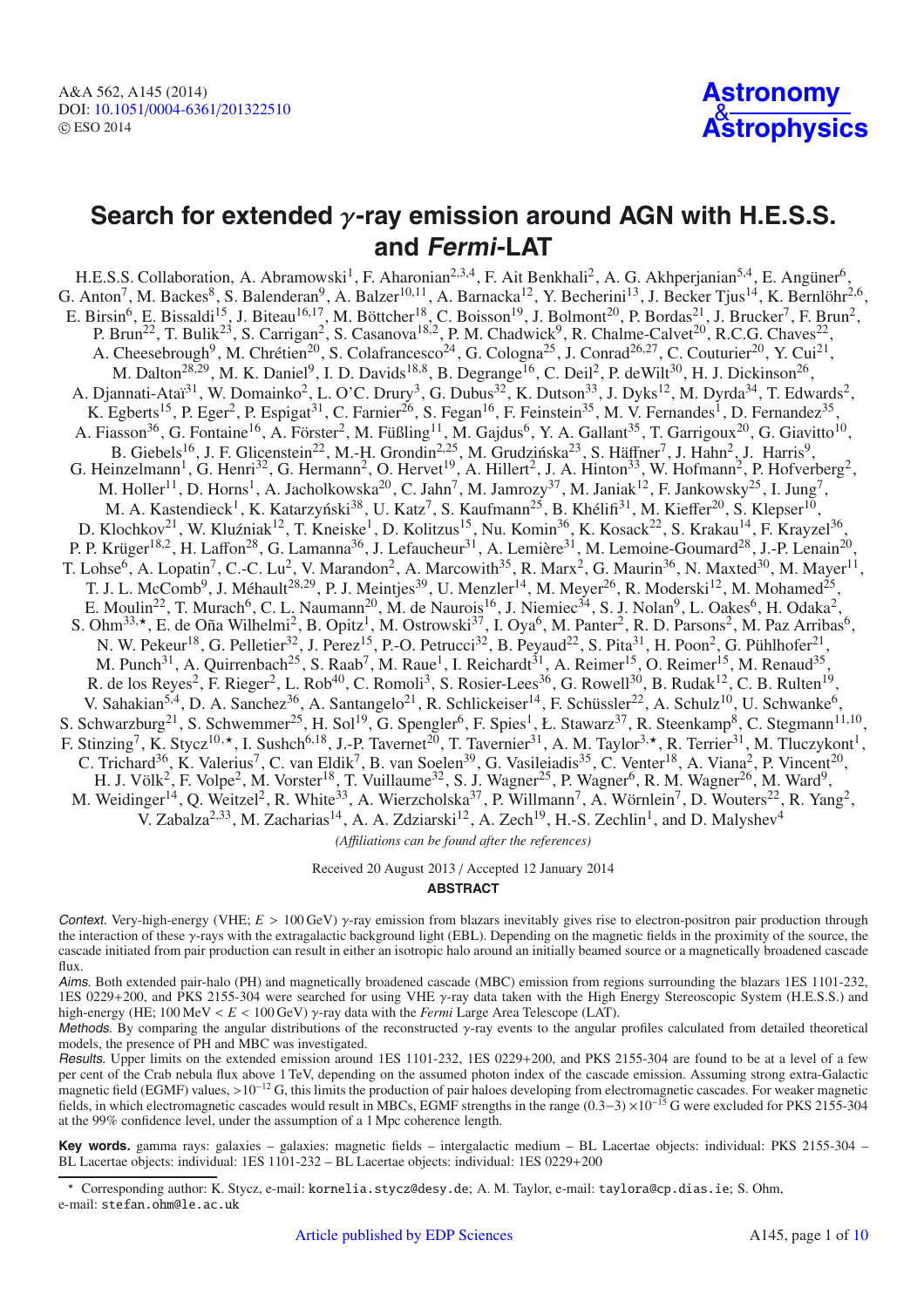### **1. Introduction**

About 50 active galactic nuclei<sup>1</sup>(AGN) with redshifts ranging from 0.002 to 0.6 have so far been detected in very-high-energy (VHE;  $E > 100$  GeV)  $\gamma$ -rays. Significant emission beyond TeV energies has been measured for half of them. The spectra of such TeV-bright AGN with redshifts beyond  $z \sim 0.1$  are significantly affected by the extragalactic background light (EBL; Nikishov 1962; Jelley 1966; Gould & Schréder 1966), with the  $\gamma$ -rays from these sources interacting with the EBL and generating electron-positron pairs. The pairs produced, in turn, are deflected by the extra-Galactic magnetic field (EGMF) and cooled by interacting both with the EGMF via the synchrotron effect and with the cosmic microwave background (CMB) via the inverse Compton (IC) effect. Thus, cascades can develop under certain conditions, with the emerging high-energy photons being unique carriers of information about both the EBL (Stecker & de Jager 1993) and EGMF (Neronov & Semikoz 2009).

Should the electron-positron pairs pass the bulk of their energy into the background plasma through the growth of plasma instabilities (Broderick et al. 2012), a high-energy probe of the EGMF could be invalidated. The growth rate of such instabilities, however, remains unclear and is under debate (Schlickeiser et al. 2012; Miniati & Elyiv 2013). This work is conducted under the premise that the IC cooling channel of the pairs dominates any plasma cooling effects.

The strength of the EGMF has a major impact on the development of the cascades. To explain its effects, three regimes of EGMF strength are introduced in Table 1. For strong magnetic fields  $(>10^{-7}$  G, regime I), synchrotron cooling of pair-produced electrons becomes non-negligible, suppressing the production of secondary γ-rays (Gould & Rephaeli 1978). For such a scenario, the observed,  $J_{obs.}$ , and intrinsic,  $J_0$ ,  $\gamma$ -ray fluxes are related as  $J_{obs}(E) = J_0(E) \exp[-\tau_{\gamma\gamma}(E, z)]$ . Here,  $\tau_{\gamma\gamma}(E, z)$  is the pairproduction optical depth, which depends on the photon energy *E* and the redshift of the source *z*, as well as on the level of the EBL flux  $F(\lambda, z)$ , where  $\lambda$  is the EBL wavelength.

A weaker EGMF assumption removes the simple relation between the observed and intrinsic energy spectra. For magnetic field strengths between  $10^{-7}$  G and  $10^{-12}$  G (regime II), the electron pairs produced are isotropised and accumulate around the source, eventually giving rise to a pair halo of secondary γ-rays (Aharonian et al. 1994). Since the isotropisation takes place on much smaller scales than the cooling, the size of this pair halo depends mainly upon the pair-production length, with very little variation being introduced by the actual strength of the EGMF in the above-mentioned range. The observed flux thus consists of both primary and secondary high-energy  $\gamma$ -rays, and its relation to the intrinsic spectrum cannot be reduced to the simple effect of absorption described by the optical depth (e.g., Taylor et al. 2011; Essey et al. 2011). Furthermore, the level of secondary γ-rays emitted by the population of accumulated pairs within the halo is able to provide a natural record of the AGNs past activity (Aharonian et al. 1994).

Unfortunately, owing to the low  $\gamma$ -ray flux of the sources, and/or a possible cut-off in the spectra below 10 TeV, combined with the limited sensitivity of current-generation  $\gamma$ -ray telescopes, the detection of these haloes in VHE  $\gamma$ -rays cannot be guaranteed. Because of strong Doppler boosting, the apparent  $\gamma$ -ray luminosities of AGN can significantly exceed the intrinsic source luminosity (Lind & Blandford 1985). Furthermore, leptonic models for many of the currently observed blazars do not require high photon fluxes beyond 10 TeV.

For even weaker magnetic field values (regime III, *B* <  $10^{-14}$  G), no pair halo is formed, and the particle cascade continues to propagate along the initial beam direction, broadening the beam width. The angular size of this magnetically broadened cascade (MBC) is dictated by the EGMF strength, and a measurement of the broadened width can provide a strong constraint on the EGMF value. Complementary to this probe, the combined spectra of the TeV and GeV  $\gamma$ -ray emission observed from a blazar can also be used as a probe of the intervening EGMF, as demonstrated in Neronov & Vovk (2010), Taylor et al. (2011), and Arlen et al. (2012). Although generally the intergalactic magnetic field is expected to have a much higher value, current observations and cosmological concepts cannot exclude that in so-called "voids", with sizes as large as 100 Mpc, the magnetic field can be as small as  $10^{-17}$  G (Miniati & Bell 2011; Durrer & Neronov 2013). In the case of such weak "void" fields, instead of persistent isotropic pair halo emission, the observer would see direct cascade emission propagating almost rectilinearly over cosmological distances.

As for the case of pair haloes, the arriving flux in MBCs is also naturally expected to consist of a mixture of primary and secondary γ-rays. For flat or soft intrinsic spectra (i.e., photon indices  $\Gamma \geq 2$ ), cascade photons are expected to constitute a sub-dominant secondary component, making measurements of the EBL imprint in blazar spectra possible (Aharonian et al. 2007a; H.E.S.S. Collaboration 2013; Meyer et al. 2012). If, in contrast, the primary spectrum of  $\gamma$ -rays is hard and extends beyond 10 TeV, then, at lower energies, the secondary radiation can even dominate the primary  $\gamma$ -ray component. Thus, in this case, the deformation of the  $\gamma$ -ray spectrum due to absorption would be more complex than in the case discussed above.

In a very small magnetic field, cascades initiated at very high energies lead to the efficient transfer of energy back and forth between the electron and  $\gamma$ -ray components, effectively reducing the  $\gamma$ -ray opacity in the energy range of secondary particles (Aharonian et al. 2002; Essey et al. 2011). As a result, the observer is able to see  $\gamma$ -rays at energies for which  $\tau_{\gamma\gamma} \gg 1$ .

On the other hand, deflections in the EGMF mean that the original  $\gamma$ -ray beam is broadened, and even extremely low EGMF values  $(\sim 10^{-15} \text{ G})$  are expected to produce detectable extended γ-ray emission. This radiation should be clearly distinguished from that of pair haloes. The origin of the extended emission in these two cases is quite different, with pair haloes producing extended emission isotropically and MBCs producing extended emission only in the jet direction.

The radiation from both pair haloes and MBCs can be recognised by a distinct variation in intensity with angular distance from the centre of the blazar. This variation is expected to depend weakly on the orientation and opening angle of the jet, and more on the total luminosity and duty cycle of the source at energies ≥10 TeV (Aharonian et al. 1994). To a first-order approximation, the radiation deflection angles remain small in comparison to the angular size of the jet. Since the observer remains "within the jet", the angles (relative to the blazar direction) from which the observer can receive the magnetically broadened emission remain roughly independent of the observer's exact position within the jet cone. This result, however, only holds true if the observer is not too close to the edge of the jet.

The preferred distance for observing both pair haloes and MBCs with the H.E.S.S. experiment is in the range of hundreds of mega-parsecs to around one giga-parsec, i.e. in the range of ∼0.1 to ∼0.24 in redshift. The far limit is set by the reduction

<sup>&</sup>lt;sup>1</sup> See <http://tevcat.uchicago.edu> for an up-to-date list.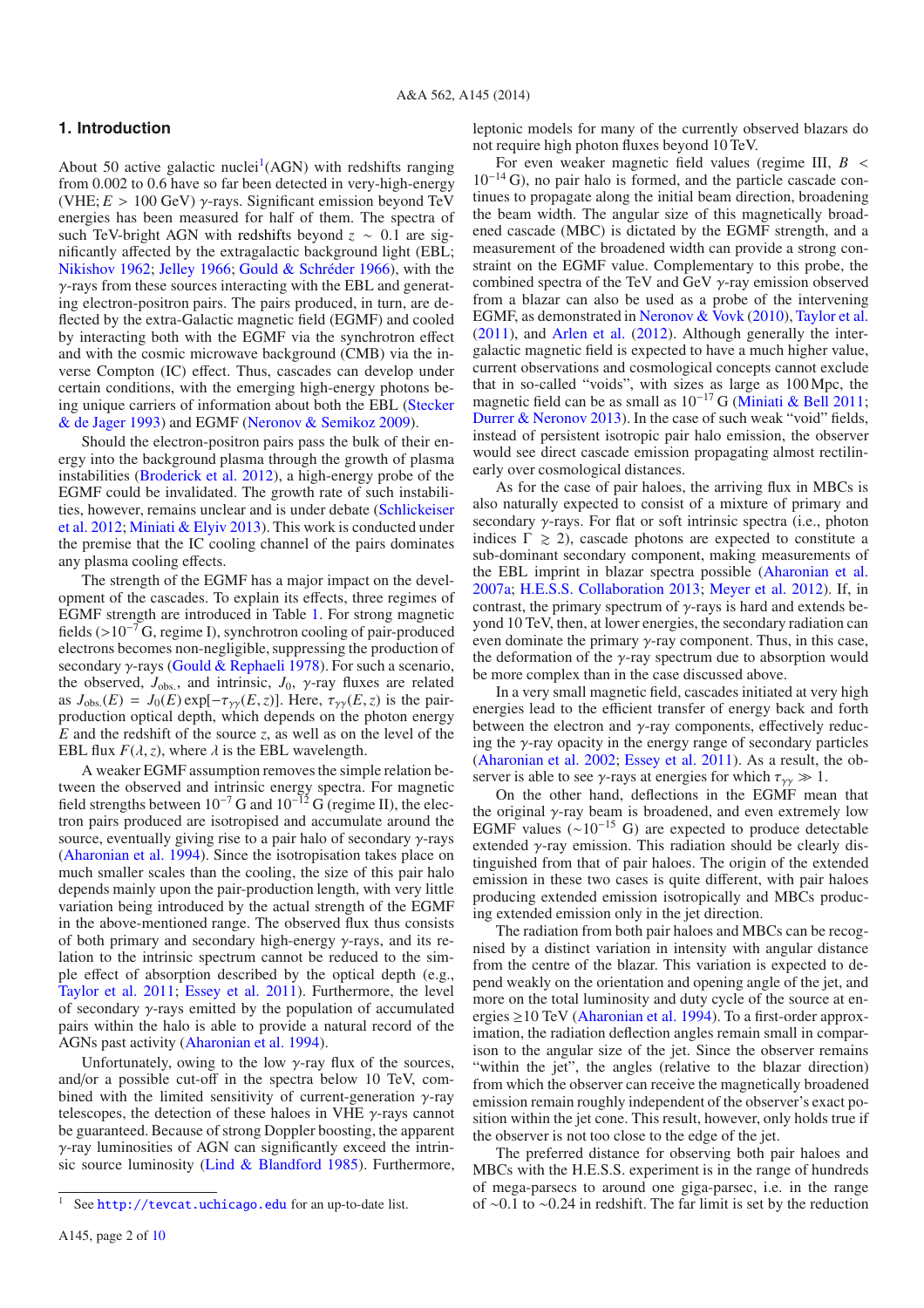**Table 1.** EGMF strength regimes for no-cascade, pair-halo, and MBC development.

| Regime number<br>characterised by | synchrotron losses       | $2\pi r_{\rm g} \ll \lambda_{\rm IC}$ | $2\pi r_{\rm g} \gg c\tau_{\rm IC}$ |
|-----------------------------------|--------------------------|---------------------------------------|-------------------------------------|
| <b>EGMF</b> strength              | $B > 3 \times 10^{-6}$ G | $10^{-7}$ G > B > $10^{-12}$ G        | $B < 10^{-14}$ G                    |
| Synchrotron losses                | dominate over IC losses  | negligible                            | negligible                          |
| Electromagnetic cascades          | no cascade               | pair haloes                           | magnetically broadened cascades     |

**Notes.** The effects of synchrotron losses for multi-TeV electrons in different EGMF strengths are summarised.  $\lambda_{\text{IC}}$  and  $\tau_{\text{IC}}$  represent the mean free path and cooling time for inverse Compton interactions with the CMB, respectively.

in flux with distance down to a limit that is only just sufficient for detection. The near limit for pair haloes results from the fact that for sources that are too close, it becomes impossible to distinguish between their halo photons and background radiation, since the halo would take up the entire field of view of the observing instrument, i.e. 5<sup>°</sup> for H.E.S.S. For MBCs, similar near and far limits are found. In this case, however, the near limit comes purely from a lack of cascade luminosity: it only becomes significant for distances beyond several pair production lengths.

A first search for pair-halo emission was conducted by the HEGRA collaboration (Aharonian et al. 2001) using Mkn 501 observations  $(z = 0.033)$ . This yielded an upper limit of  $(5-10)\%$  of the Crab nebula flux (at energies  $\geq 1$  TeV) on angular scales of 0.5◦ to 1◦ from the source. The MAGIC collaboration performed a similar search for extended emission using Mkn 421 and Mkn 501 (Aleksić et al. 2010). Upper limits on the extended emission around Mkn 421 at a level of <5% of the Crab nebula flux were obtained and a value of <4% of the Crab nebula flux was achieved for Mkn 501, both above an energy threshold of 300 GeV. These results were used to exclude EGMF strengths in the range of a few times  $10^{-15}$  G. Since both Mkn 421 and Mkn 501 are very close by, the extension of the halo emission is expected to be large. There are therefore no ideal candidates for this work.

More recently, a study was performed using data from the *Fermi* Large Area Telescope (LAT) (Ando & Kusenko 2010). Images from the 170 brightest AGN in the 11-month *Fermi* source catalogue were stacked together. Evidence has been claimed for MBCs in the form of an excess over the pointspread function with a significance of  $3.5\sigma$ . However, Neronov et al. (2011) show that the angular distribution of  $\gamma$ -rays around the stacked AGN sample is consistent with the angular distribution of the  $\gamma$ -rays around the Crab nebula, (which is a pointlike source for *Fermi*) indicating systematic problems with the LAT point spread function (PSF).

In the latest publication on this topic (Ackermann et al. 2013), pair-halo emission around AGN detected with *Fermi*-LAT was investigated with an updated PSF. A sample of 115 BL Lac-type AGN was divided into high-  $(z > 0.5)$  and low-redshift (*z* < 0.5) blazars, and their stacked angular profiles were tested for disk and Gaussian-shaped pair-halo emission with extensions of  $0.1°$ ,  $0.5°$ , and  $1.0°$  by employing a maximum likelihood analysis in angular bins. No evidence of pair-halo emission was found in contrast to the results presented in Ando & Kusenko (2010), and upper limits on the fraction of pair-halo emission relative to the source flux are given for three energy bins in the stacked samples. Additionally, for 1ES 0229+200 and 1ES 0347-121, two BL Lac objects that show  $\gamma$ -ray emission at TeV energies, upper limits on the energy flux assuming different pair-halo radii are given for energies between 1 and 100 GeV.

In this paper, a search for TeV  $\gamma$ -ray pair haloes and MBCs surrounding known VHE  $\gamma$ -ray sources is presented. This study utilises both *Fermi*-LAT and H.E.S.S. data from three blazars. The three AGN selected, 1ES 1101-232, 1ES 0229+200, and PKS 2155-304, were observed between 2004 and 2009 with H.E.S.S. These AGN are in the preferable redshift range and have emission extending into the multi-TeV energy domain, thus making them ideal candidates for this study.

### **2. Data sets and analyses**

#### 2.1. H.E.S.S. observations and analysis methods

The H.E.S.S. experiment is located in the Khomas Highland of Namibia (23°16'18"S, 16°30'0"E), 1835 m above sea level (Hinton 2004). From January 2004 to July 2012, it was operated as a four-telescope array (phase-I). The Imaging Atmospheric Cherenkov Telescopes (IACT) from this phase are in a square formation with a side length of 120 m. They have an effective mirror area of 107 m<sup>2</sup>, detect cosmic  $\gamma$ -rays in the 100 GeV to 100 TeV energy range and cover a field of view of 5◦ in diameter. In July 2012, a fifth telescope, placed in the middle of the original square, started taking data (phase-II). With its  $600 \text{ m}^2$ mirror area, H.E.S.S. will be sensitive to energies as low as several tens of GeV.

For this analysis, only data from H.E.S.S. phase-I were used. To improve the angular resolution, only observations made with all four phase-I telescopes were included. Standard H.E.S.S. data quality selection criteria (Aharonian et al. 2006) were applied to the data set of each source. All data passing the selection were processed using the standard H.E.S.S. calibration (Aharonian et al. 2004). *Standard cuts* (Benbow 2005) were used for the event selection and the data was analysed with the H.E.S.S. analysis package (HAP, version 10-06). The *reflected region* method (Aharonian et al. 2006) was used to estimate the  $\gamma$ -ray like background. Circular regions with a radius of  $\sqrt{0.22}$ ° around the sources were excluded from background estimation in order to avoid a possible contamination by extended emission from pair haloes or MBCs.

The significance (in standard deviations,  $\sigma$ ) of the observed excess was calculated following Li  $\&$  Ma (1983). All upper limits are derived following the method of Feldman & Cousins (1998).

Using the stereoscopic array of four IACTs, the PSF is characterised by a 68% containment radius of ∼0.1 degrees (Aharonian et al. 2006). The distribution of the squared angular distance between the reconstructed shower position and the source position ( $\theta^2$ ) for a point-like source peaks at  $\theta^2 = 0$  and displays the PSF width. The PSF is calculated from Monte-Carlo simulations, taking the observation conditions (e.g. the zenith angle and the optical efficiency of the system) of each observation into account, as well as the photon index of the source.

Three VHE γ-ray sources, 1ES 1101-232, 1ES 0229+200, and PKS 2155-304, have been chosen for this study due to their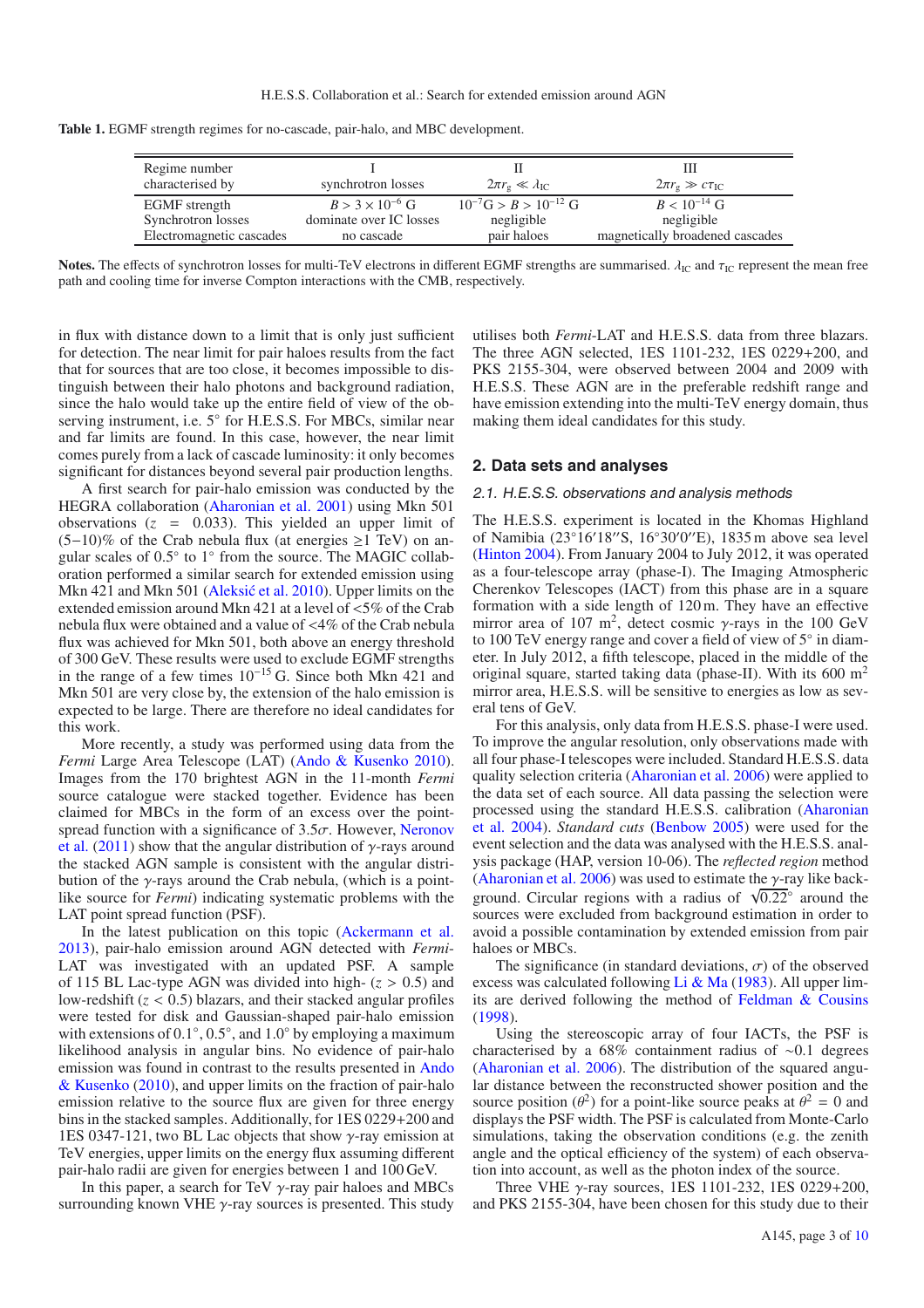| Source name                         | <b>Distance</b> | $T_{\rm live}$ | $N_{\rm ON}$ | $N_{\rm OFF}$ | Excess |      | $L$ <sub>mean</sub> | $\psi$ <sub>mean</sub> | MJD-50 000 |     |
|-------------------------------------|-----------------|----------------|--------------|---------------|--------|------|---------------------|------------------------|------------|-----|
|                                     | (z)             | (hours)        |              |               |        |      | $(\text{deg.})$     | $(\text{deg.})$        | (days)     |     |
| 1ES 1101-232                        | 0.186           | 62.9           | 79426        | 78.636        | 790    | 10.8 | 22                  | 0.6                    | 3110-4482  | 3.1 |
| 1ES 0229+200                        | 0.140           | 72.3           | 39.569       | 38752         | 817    | 6.6  | 45                  | 0.56                   | 3316-5150  | 2.6 |
| $PKS$ 2155-304 <sub>low state</sub> | 0.117           | 164.5          | 200 374      | 168685        | 31689  | 52.2 | 19                  | 0.56                   | 3199-5042  | 3.4 |
| PKS 2155-304 $_{\text{flare}}$      | 0.117           | 5.6            | 440          | 6041          | 1399   | 78   |                     | 0.56                   | 3945-3947  | 3.4 |

**Table 2.** Summary of the H.E.S.S. analysis results for 1ES 1101-232, 1ES 0229+200 and PKS 2155-304.

**Notes.** The redshift, live-time, number of ON and OFF source events,  $\gamma$ -ray excess and significance ( $\sigma$ ), mean zenith angle ( $Z_{mean}$ ), mean offset  $(ψ_{mean})$ , the range of the Modified Julian Date (MJD) for the observations and the photon index Γ for each source are reported.

strong emission in the >TeV energy range and their location in the suitable redshift range. With ∼170 hours of good quality data, PKS 2155-304 is a particularly well suited candidate for this investigation. A summary of the results from the analyses can be found in Table 2. The results presented below have been cross-checked with an independent analysis, the *Model Analysis* (de Naurois & Rolland 2009), which yields consistent results.

*1ES 1101-232* The blazar 1ES 1101-232 was first discovered with H.E.S.S. in 2004 at VHE γ-ray energies (Aharonian et al. 2007c). It resides in an elliptical host galaxy at a redshift of *z* = 0.186 (Falomo et al. 1994). A total of ∼66 h of good quality data, taken between 2004 and 2008, have been analysed, resulting in a detection significance exceeding  $10\sigma$ .

*1ES 0229*+*200* This source was first observed by H.E.S.S. in late 2004 and detected with a significance of  $6.6\sigma$  (Aharonian et al. 2007a). This high-frequency peaked BL Lac is hosted in a elliptical galaxy and is located at a redshift of  $z = 0.140$ (Woo et al. 2005). A total of ∼80 h of data taken between 2004 and 2009 were used for this analysis. 1ES 0229+200 is a prime source for such studies due to its hard intrinsic spectrum reaching beyond 10 TeV (Aharonian et al. 2007a; Vovk et al. 2012; Tavecchio et al. 2010; Dolag et al. 2011).

*PKS 2155-304* Located at a redshift of *z* = 0.117, PKS 2155- 304 was first detected with a statistical significance of 6.8 $\sigma$  by the University of Durham Mark 6 Telescope in 1999 (Chadwick et al. 1999). The H.E.S.S. array detected this source in 2003 with high significance ( $\sim$ 45 $\sigma$ ) at energies greater than 160 GeV (Aharonian et al. 2005). For this study, approximately 170 hours of good quality data, taken between 2004 and 2009, have been analysed. In 2006, this source underwent a giant outburst (Aharonian et al. 2009a), with an integrated flux level (>200 GeV) about seven times that observed from the Crab nebula. This value is more than ten times the typical flux of PKS 2155-304 and the flux varied on minute timescales. In the following, this exceptional outburst is treated separately from the rest of the data, creating two data sets: high state (i.e., the flare) and low state. Since the pair-halo flux is not expected to vary on the timescales of the primary emission, events in the flare data are mostly direct emission from PKS 2155-304. Removing the flare from the main data set allows us to focus on this source in a low state, where the contrast in flux levels between primary and pair-halo emission is smaller, facilitating an easier detection. The data set for the low state amounts to ∼165 h, only including data of good quality. Focusing solely on the exceptional flare from 2006, a data set corresponding to ∼6 h of observations was obtained during the nights of July 29th to 31st 2006. As described in Aharonian et al. (2007b), the short timescale (∼200 s) of the  $\gamma$ -ray flux variation during the flare requires that the radius



**[Fig. 1.](http://dexter.edpsciences.org/applet.php?DOI=10.1051/0004-6361/201322510&pdf_id=1)** Angular distribution of the PKS 2155-304 flare data set fitted with the H.E.S.S. point spread function (blue) from Monte Carlo simulations, resulting in a  $\chi^2/n_{d.o.f.} = 91/72$ , with a  $P(\chi^2)$  of 0.06. The fit residuals are shown in the *lower panel*.

of the emission zone was  $R\delta^{-1} \leq 4.65 \times 10^{12}$  cm in order to maintain causality,  $\delta$  being the Doppler factor. Considering the distance of the source, the angular size of the emission region is therefore  $\le 8 \times 10^{-9}$  deg even with a minimal Doppler factor, making it a point-like source for H.E.S.S. The squared angular distribution of the flare data set can be seen in Fig. 1. It has been fitted with the H.E.S.S. PSF from Monte-Carlo simulations resulting in a  $\chi^2/n_{d.o.f.} = 91/72$ , and a chance probability  $P(\chi^2)$ of 0.06. As can be seen from the residuals in the lower panel of Fig. 1, the Monte-Carlo PSF describes the data well, demonstrating that the flaring state is truly consistent with being a point-like source for the instrument.

#### 2.2. Fermi-LAT analysis

The *Fermi* Gamma-ray Space Telescope, launched in 2008, observes the sky at energies between 20 MeV and 300 GeV (Atwood et al. 2009). The *Fermi* data analysis performed in this work used the LAT Science Tools package v9r23p1 (updated on 1st August 2011 to include the new PSFs) with the P7SOURCE\_V6 post-launch instrument response function2.

<sup>2</sup> See <http://fermi.gsfc.nasa.gov/ssc/data/> for public *Fermi* data and analysis software.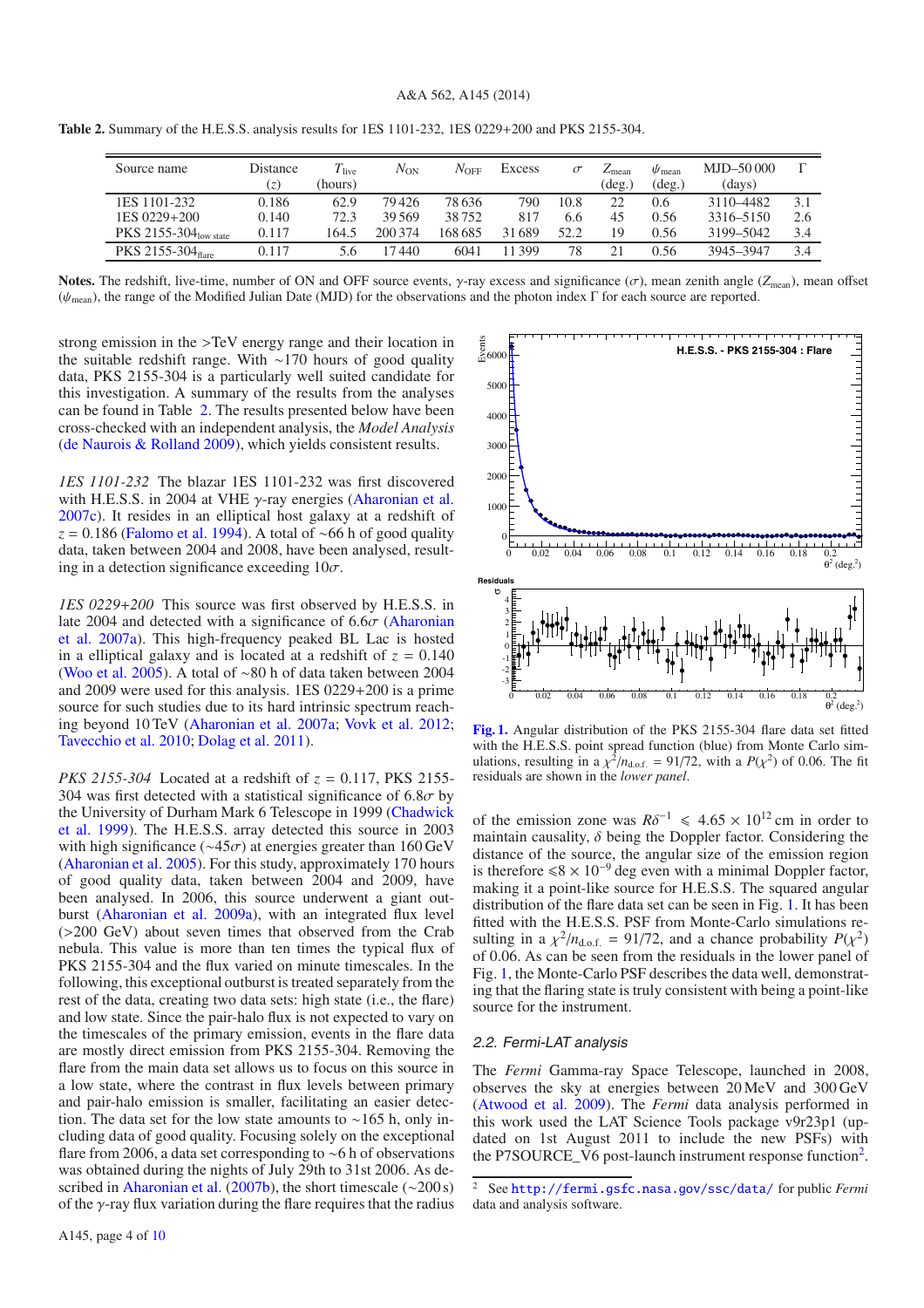The standard event selection for a source well outside the galactic plane was applied. The analysis was performed for SOURCE event class photons. The analysis was further restricted to the energy range above 100 MeV, where the uncertainties in the effective area become smaller than 10%.

The data used for this analysis corresponds to more than 4 years of observations (4 August 2008–1 March 2013) for all three sources. To produce the spectra and flux upper limits, binnedAnalysis and UpperLimits Python modules were used, described in detail in the *Fermi* data analysis threads. As is the standard procedure, in order to take into account the broad *Fermi* PSF at low energies, all sources from the Second *Fermi*-LAT Catalog (2FGL, Nolan et al. 2012) within a 10-degree radius to the source position were included. The energy range of  $100 \,\text{MeV}-300 \,\text{GeV}$  was split into logarithmically equal energy bins and in each bin a spectral analysis was performed, fixing the power law index of each source to be 2, and leaving the normalisation free. The normalisations for Galactic and extragalactic backgrounds were also left free in each energy bin. PKS 2155-304 and 1ES 1101-232 are detected in the dataset above an energy threshold of 100 MeV with significances of  $>100\sigma$  and 8.8 $\sigma$ , respectively. 1ES 0229+200 yields a TS value of 31.7 which corresponds to a significance of about 5.6 $\sigma$ . The recent results on 1ES 0229+200 presented by Vovk et al. (2012) are in agreement with the results presented in this paper.

The spectra of the sources can be well fitted with a single power law model with an index of  $\Gamma = 1.9 \pm 0.2$  for 1ES 1101-232,  $\Gamma = 1.5 \pm 0.3$  for 1ES 0229+200 and  $\Gamma =$  $1.85 \pm 0.02$  for PKS 2155-304, with only statistical errors given. These spectral indices are in good agreement with results from the 2FGL except for 1ES 0229+200, which was not listed in the catalogue.

### **3. Pair-halo constraints**

Two separate techniques have been used to calculate pair halo (PH) upper limits from H.E.S.S. data: a model-dependent method and a model-independent method. With each method, upper limits for two different values of the photon index, 1.5 and 2.5, were calculated. These values were chosen to illustrate the expected range of indices of cascade emission at H.E.S.S. energies. A general model for the shape of cascade spectra was developed in Zdziarski (1988). A more recent model can be found in Eungwanichayapant & Aharonian (2009) and is depicted as the grey curve in Fig. 3. Although predictions at the high-energy end of the cascade strongly depend on the cut-off energy of the injection spectrum, an index of ∼2 is expected in the energy range just before the secondary flux drops rapidly. The values 1.5 and 2.5 represent a broader range of possibilities. In addition, flux upper limits have been derived from *Fermi*-LAT data.

*Model-dependent constraints* In the publication by Eungwanichayapant & Aharonian (2009), a study of the formation of PHs was conducted. In particular, the authors investigated the spectral and angular distributions of PHs in relation to the redshift of the central source, the spectral shape of the primary  $\gamma$ -rays, and the flux of the EBL. In the results used here from their study, the Primack et al. (2001) EBL model was adopted. In addition, the effects of the Franceschini et al. (2008) EBL model were investigated – these two models bound the present uncertainties in the EBL in the relevant wavelength range to some extent. Since the  $(1-10)\mu$ m EBL in the former model is ∼40% larger than in the latter, the upper limits on a possible PH flux obtained with the Primack et al. (2001) EBL model are more conservative. On the other hand, recent independent studies of the EBL carried out by H.E.S.S. Collaboration (2013) suggest an EBL level between those motivated by the two EBL models considered.

For the Primack et al. (2001) EBL model, the differential angular distribution of a PH at  $z \approx 0.13$  and  $E<sub>y</sub> > 100$  GeV, which best suits our data, was taken from Fig. 6 of Eungwanichayapant & Aharonian (2009) and is used here to derive limits on a possible PH flux. The effect of the slight differences between the assumed redshift in the model and the actual redshifts of the analysed sources is less than the effect of different EBL models and will therefore be neglected. The profile is based on calculations employing mono-energetic primary  $\gamma$ -rays with an energy  $E_0 = 100$  TeV. Provided the cut-off energy is high enough (>5 TeV), the differences in results for hard power-law and mono-energetic injection scenarios are minor (Aharonian et al. 2009a; Neronov et al. 2011). The resulting angular distribution follows a profile of  $dN/d\theta \propto \theta^{-5/3}$ . The angular distribution for the Franceschini et al. (2008) EBL model was generated by applying a scaling relation. Though such a simple relation is not sufficient to describe the effect of different EBL models on the angular shape of a PH in general, it is appropriate for the energies and redshifts discussed here (Eungwenichayapant & Aharonian, priv. comm., September 2013).

Using these spatial models, "halo functions" were created for the measured  $\theta^2$  distribution consisting of the PSF and the PH angular profiles, convolved with the PSF:  $N(\theta^2) = N(\theta^2)_{PSF}$ +  $N(\theta^2)_{\text{PH}}$ . The PSF normalisation was left free and the number of excess events in the PH model was increased until the fit had a probability <0.05. With this method, it was estimated how much of a halo component can be added to the overall shape without contradicting observations at a 99% confidence level (C.L.). In Fig. 2, the model-dependent analysis results are shown, under the assumption of the Primack et al. (2001) EBL model. For each of the three sources, the maximum possible halo component allowed by the observational data is depicted. As can be seen in the two upper panels of Fig. 2, due to low statistics, the total emission for both 1ES 1101-232 and 1ES 0229+200 can be fitted with the halo function. Therefore, the present angular profile data is unable to significantly constrain a PH component. In contrast, a strong constraint for a PH component of PKS 2155-304 could be derived. Relative to the central sources' flux, which is about five times higher than the flux of 1ES 1101-232 and 1ES 0229+200, the upper limit on a pair halo around PKS 2155-304 is the lowest. This is clearly visible in the bottom panel of Fig. 2. For the lower EBL fluxes predicted by the Franceschini et al. (2008) model, the upper limits in the PKS 2155-304 case are even more constraining. Furthermore, although the flux's upper limits presented in Table 3 seem high in comparison to the level of central pointlike source fluxes, one has to keep in mind that the limits derived here apply to a comparatively large solid angle. The regions considered for the upper limit calculation are  $2.1 \times 10^{-4}$  sr (modeldependent) or  $1.99 \times 10^{-4}$  sr (model-independent), while more than 75% of the flux from a point source as seen by H.E.S.S. are detected in a region of  $1.2 \times 10^{-5}$  sr, marked at  $\theta^2 = 0.0125 \text{ deg}^2$ in Fig. 2.

To determine the differential flux limit, the maximum number of halo events was divided by the overall exposure, assuming a given photon index. This method was repeated for two different values of the photon index, 2.5 and 1.5. The resulting flux limits for both EBL models are listed in Table 3. The upper limits on the PH emission assuming the Primack et al. (2001) EBL model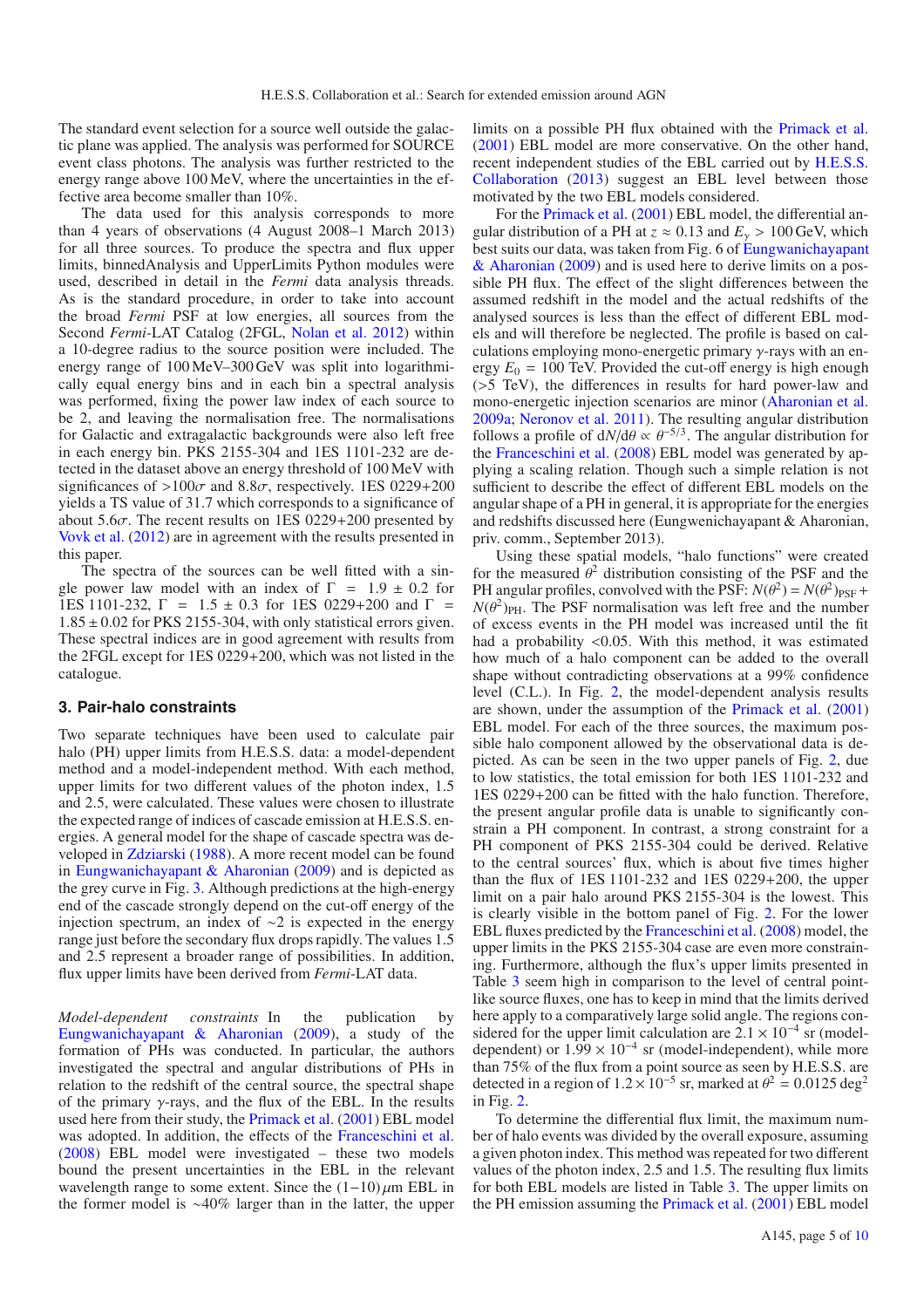| <b>Table 3.</b> Pair halo flux upper limits for 1ES 1101-232, 1ES 0229+200, and PKS 2155-304 at a 99% C.L. |
|------------------------------------------------------------------------------------------------------------|
|------------------------------------------------------------------------------------------------------------|

|                                    |     | Model-dependent               | Model-independent |                                                      |     |                |
|------------------------------------|-----|-------------------------------|-------------------|------------------------------------------------------|-----|----------------|
| Source name                        |     | Franceschini EBL              | Primack EBL       |                                                      |     |                |
|                                    |     | $\Gamma = 1.5$ $\Gamma = 2.5$ |                   | $\Gamma = 1.5 \quad \Gamma = 2.5 \quad \Gamma = 1.5$ |     | $\Gamma = 2.5$ |
| 1ES 1101-232                       | う 3 | 21                            |                   | 20                                                   | 0.6 | 0.6            |
| 1ES 0229+200                       |     | 2.0                           | 0.8               | 1.4                                                  | 0.5 | 0.9            |
| PKS 2155-304 $_{\text{low state}}$ |     |                               | う 3               | 20                                                   | 29  | 2.6            |

Notes. All values are limits on the differential flux at 1 TeV given in units of 10<sup>-12</sup> TeV<sup>-1</sup> cm<sup>-2</sup> s<sup>-1</sup>.



**[Fig. 2.](http://dexter.edpsciences.org/applet.php?DOI=10.1051/0004-6361/201322510&pdf_id=2)** Angular distribution of excess events of 1ES 1101-232 (*top*), 1ES 0229+200 (*middle*) and the PKS 2155-304 low state (*bottom*). The blue line is the H.E.S.S. PSF and the green line is the maximum allowed halo component. The model-independent limit on the pair-halo excess is calculated between the vertical dashed lines at  $0.0125 \text{ deg}^2$ and  $0.02 \text{ deg}^2$ .

are shown in Fig. 3, together with the spectral energy distribution (SED) of the sources. The H.E.S.S. spectral data are previously published H.E.S.S. data taken from Aharonian et al. (2007c), Aharonian et al. (2007a), and Aharonian et al. (2009b), respectively. Model-dependent upper limits on the pair-halo flux are depicted for an assumed photon index of 2.5 and for an assumed index of 1.5.

*Model-independent constraints.* In the model-independent approach, the residual emission after point source subtraction was used to derive an upper limit on the PH contribution. The expected contamination from the point-like source was calculated by taking the integral of the PSF in the region  $0.0125 \text{ deg}^2$  <  $\theta^2$  < 0.2 deg<sup>2</sup> (see Fig. 2), where the halo is expected to dominate the most. The lower limit is chosen according to the standard selection cut for point-like sources used by H.E.S.S. The Feldman Cousins Confidence Intervals (Feldman & Cousins 1998) were used to calculate the maximum halo excess at a 99% C.L. Similar to the model-dependent case, the differential limit was calculated by dividing the maximum possible number of halo events by the overall exposure, and the method was repeated for two different values of the photon index (Fig. 3). In several cases, unlike what is typically expected, the model-independent limits are more restricting than the model-dependent ones. This result is simply due to the poor statistics presently available for the 1 ES objects.

*Constraints from Fermi-LAT data* Since the pair halo is expected to be a diffuse source for *Fermi*, a spatial model ( $\alpha \theta^{-5/3}$ ) based on theoretical estimations of the halo angular profile (Eungwanichayapant & Aharonian 2009) was used. The binned *Fermi* analysis was performed at energies 300 MeV–300 GeV for the models with and without a halo component. In all considered cases, the models with a halo have similar log-likelihood values to the models without the halo contribution, thus no significant indications for pair-halo emission are found. The upper limits on the fluxes at a 99% C.L. were calculated with the UpperLimits Python module of the *Fermi* software and are shown in Fig. 3.

### **4. Magnetically broadened cascade constraints**

In this section a model-dependent approach was applied in order to investigate whether evidence is found for a MBC in the angular event distribution of blazar fluxes observed with H.E.S.S. A 3D Monte-Carlo description of MBCs developed in Taylor et al. (2011) was utilised here to determine the expected angular profile of this emission for different EGMF strengths. For these calculations, both the Franceschini et al. (2008) and the Primack et al. (2001) EBL models were used. Using this description, the range of EGMF values excluded by the present H.E.S.S. results was investigated. A method similar to the model-dependent approach described in Sect. 3 was used to obtain these constraints: a spatial MBC model function  $N(\theta^2) = N(\theta^2)_{\text{PSF}} + N(\theta^2)_{\text{MBC}}$  was created,  $N(\theta^2)_{\text{MBC}}$  being the MBC model from simulations convolved with the H.E.S.S. PSF.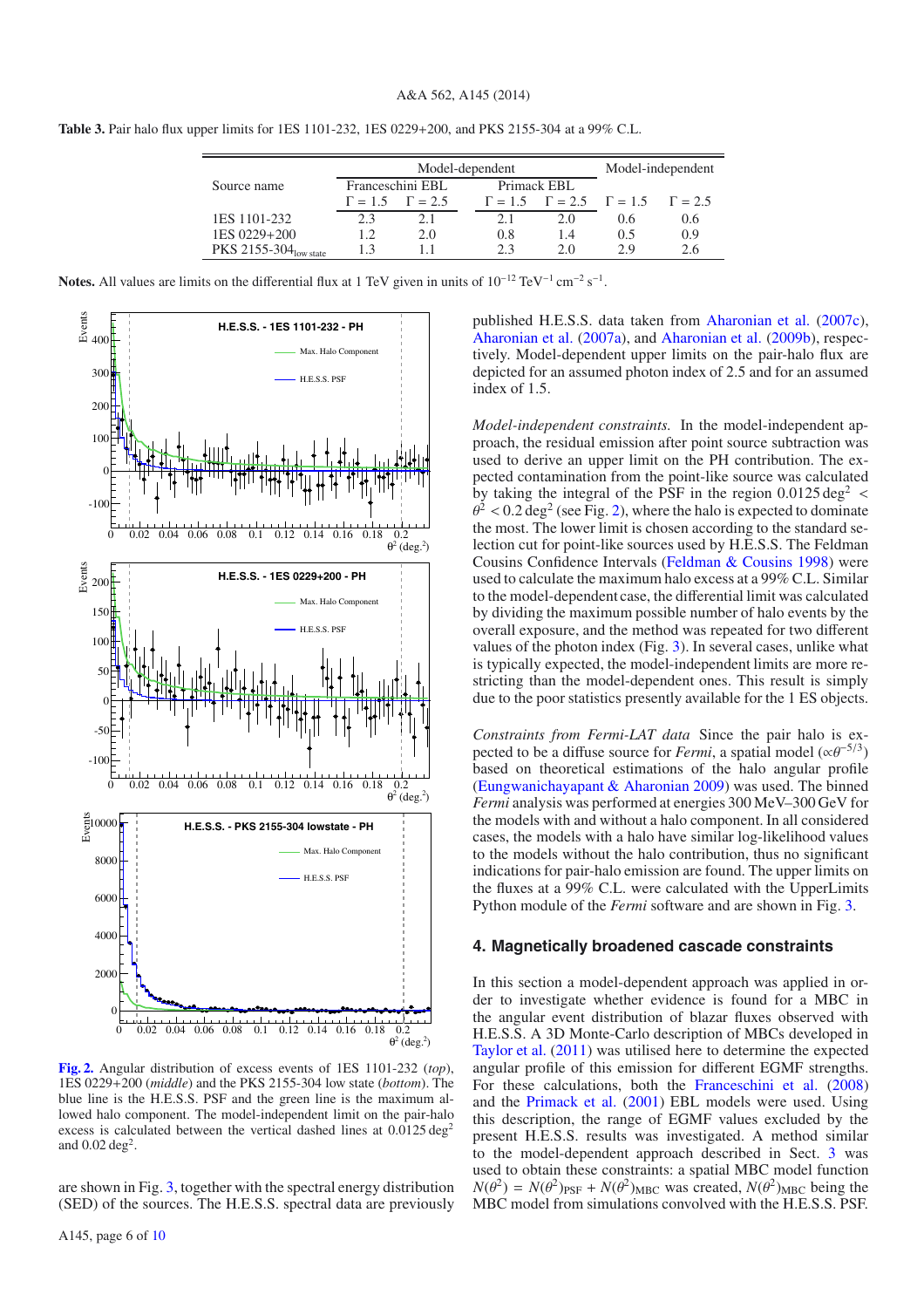

**[Fig. 3.](http://dexter.edpsciences.org/applet.php?DOI=10.1051/0004-6361/201322510&pdf_id=3)** Spectral energy distribution of 1ES 1101-232 (*top*), 1ES 0229+200 (*middle*), and PKS 2155-304 low state data sets (*bottom*). The H.E.S.S. data (green circles) and the *Fermi* data (empty circles) are shown. The upper limits on the flux contribution from a PH for the H.E.S.S. data are shown by blue and red arrows (dashed lines are model-dependent and solid lines are model-independent). The *Fermi* upper limits are shown as black squares. The grey line corresponds to the Halo Model taken from Eungwanichayapant & Aharonian (2009).

In the same manner as for the model-dependent PH limits, the PSF normalisation was left free and the number of MBC events was increased until it contradicted the observational results at a 99% C.L. The ratio of maximum allowed MBC events was then compared to the ratios predicted by the Monte-Carlo simulations for different magnetic field strengths. In the simulations, photon indices of 1.9, 1.5, and 1.9 for 1ES 1101-232, 1ES 0229+200, and PKS 2155-304, respectively, were motivated from the *Fermi* analysis of their GeV spectra. The spectra of all three of the blazars used in this study are consistent with a power-law spectrum with a cut-off at multi-TeV energies. Therefore, for each of the sources an injection spectrum of the form  $dN/dE \propto E^{-\Gamma} e^{-E/E_{\text{max}}}$  with a cut-off  $E_{\text{max}} = 10 \text{ TeV}$  was adopted to ensure that a sufficient amount of the cascade component lies in the H.E.S.S. energy range (see Eungwanichayapant & Aharonian 2009).

For the MBC scenario, both the observed SED and angular spread of the arriving flux depend significantly on the EGMF. The angular spreading effect is seen explicitly in Fig. 4, for which the effect of  $10^{-14}$  G,  $10^{-15}$  G, and  $10^{-16}$  G EGMF values are considered. A 1 Mpc coherence length is adopted as a fiducial value, although higher values have been discussed recently (Durrer & Neronov 2013). Essentially, the effect of the coherence length can be neglected if it is more than the cooling length of the multi-TeV cascade electrons of relevance here. In contrast, the choice of the EBL model plays an important role. Again, the Primack et al. (2001) EBL model is expected to result in more conservative bounds on the maximum cascade contribution since it is about 40% higher than the Franceschini et al. (2008) EBL model at the wavelengths of interest here.

In Fig. 4, the angular profiles of the MBCs resulting from calculations with the Franceschini et al. (2008) model are shown. Though the comparably low statistics for both 1ES 1101-232 and 1ES 0229+200 limit any constraint from their measured angular profiles, a strong constraint is provided by the angular profile of PKS 2155-304. For this object, a mild cascade contribution was found to be expected in the arriving VHE photon flux. As can be seen in Fig. 6, for PKS 2155-304 the maximum ratio of MBC events in the H.E.S.S. data conflicts with the expected ratio of cascade photons introduced by field strengths of <sup>∼</sup>10−<sup>15</sup> G or a factor of a few stronger. Assuming the Primack et al. (2001) EBL model, the range of excluded EGMF strengths is  $(0.3-10) \times 10^{-15}$  G. On the other hand, the Franceschini et al. (2008) EBL model is the conservative choice when excluding EGMF strengths. Since it predicts a much lower cascade fraction for  $B = 10^{-14}$  G, such a magnetic field strength regime can not be ruled out when assuming this EBL model. For stronger fields the cascade contribution's fraction to the overall arriving flux, relative to that of the direct emission component, reduces significantly due to isotropisation. Consequently, the subsequent angular spreading for higher EGMF values becomes indistinguishable from the H.E.S.S. PSF. Thus, for EGMF values, such as those present in the PH scenario discussed in Sect. 3, the angular profiles can be significantly smaller than those found for the case of a 10−<sup>15</sup> G EGMF value. This strong EGMF suppression effect explains why the above derived 99% C.L. on the EGMF value constrains only a decade of the EGMF range. In addition, all bounds depend on whether the intrinsic cut-off energy is high enough. For the two EBL models considered, Primack et al. (2001) and Franceschini et al. (2008), a minimum cut-off above 3 TeV is required such that some constraint is obtainable. For a higher cut-off energy than the value adopted in this study, the range of excluded EGMF would be a few times larger.

#### **5. Discussion and conclusions**

The search for a pair-halo component in the H.E.S.S. and *Fermi*-LAT data from regions surrounding the VHE  $\gamma$ -ray sources 1ES 1101-232, 1ES 0229+200, and PKS 2155-304 shows no indication of such emission. From our analysis, flux upper limits on the extended VHE  $\gamma$ -ray emission from the three sources analysed have been found to be at the level of a few percentage points of the Crab nebula flux. For example, the modelindependent upper limits on the pair-halo flux for an assumed photon index of 2.5 are  $\langle 2\%, \langle 3\%, \rangle$  and  $\langle 8\% \rangle$  of the integrated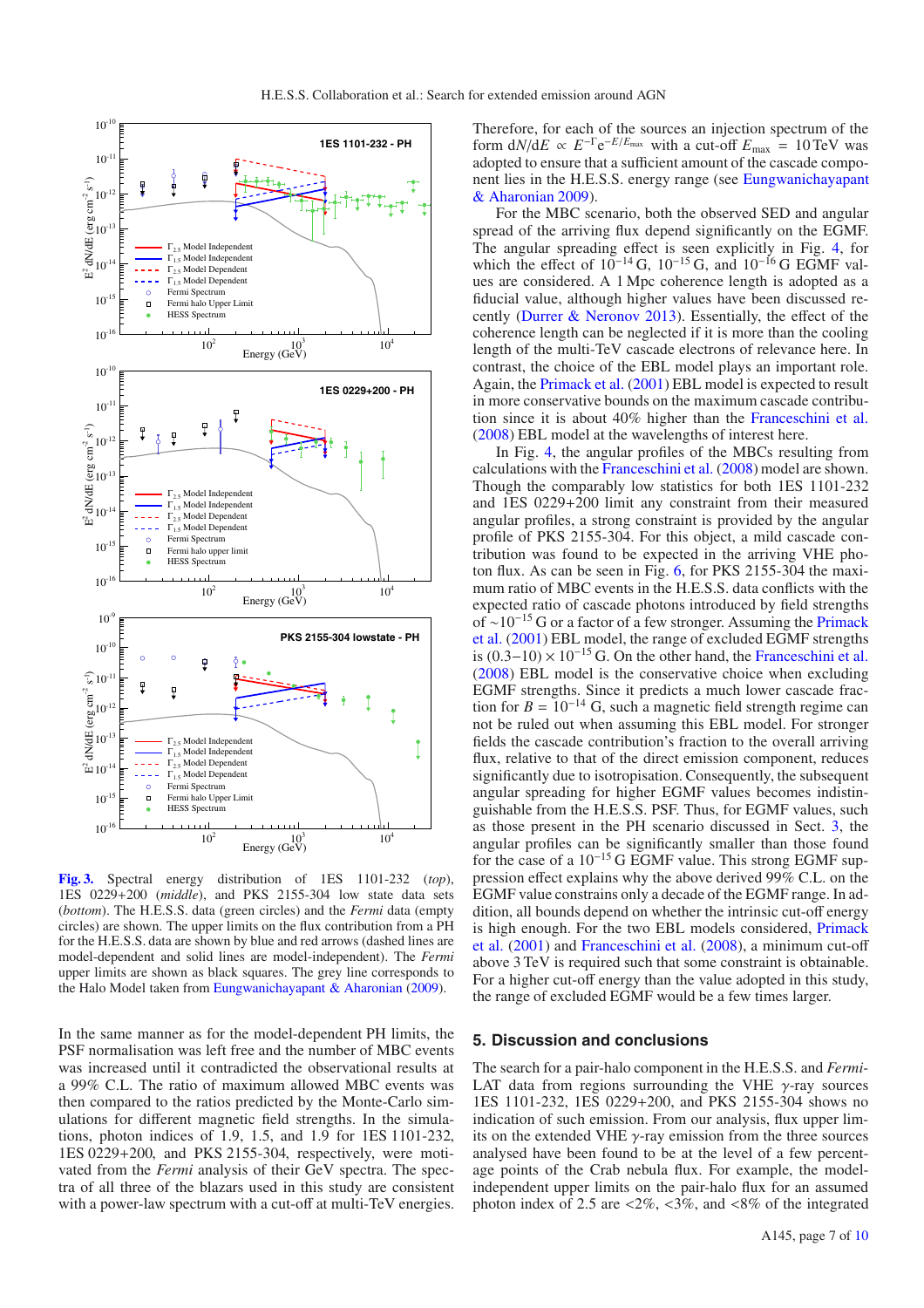$s^{-1}$ 

 $^2$  dN/dE (erg cm  $^{2}$ 

ਓ 10<sup>-14</sup><br>ਘ

 $10^{-13}$ 

Fermi-LAT Spectrum H.E.S.S. Spectrum Injection Spectrum  $\overline{A}$  $de (B = 0 G)$ 

Attenuated Spectrum + Cascade (B = 0 G)

 $10^{-12}$ 

 $10^{-1}$ 

 $10^{-1}$ 

 $10^{-1}$ 

-16 10

 $10^{1}$ 



**[Fig. 4.](http://dexter.edpsciences.org/applet.php?DOI=10.1051/0004-6361/201322510&pdf_id=4)** Angular distribution of excess events of 1ES 1101-232 (*top*), 1ES 0229+200 (*middle*) and the PKS 2155-304 low state (*bottom*). The H.E.S.S. data (black points) are plotted against the angular distribution of the MBC model for varying magnetic field strengths. The red, violet, and cyan lines correspond to the maximum cascade flux for magnetic field strengths of  $10^{-14}$ ,  $10^{-15}$  and  $10^{-16}$  G, simulated under the assumption of the Franceschini et al. (2008) EBL model.

Crab nebula flux above 1 TeV<sup>3</sup> for 1ES 1101-23, 1ES 0229+200, and PKS 2155-304, respectively, adopting the Primack et al. (2001) EBL model. Also with the analyses of *Fermi*-LAT data, no significant pair-halo emission was detected and energybinned flux upper limits for a  $\theta^{-5/3}$  profile were calculated. Though these limits are comparable to previously obtained values by other instruments for other blazars, the detailed angular modelling from recent theoretical work on the topic, adopted by this study, marks a significant improvement over previous limits.



 $10^{2}$  Energy (GeV)  $10^{3}$   $10^{4}$ 

**1ES 1101-232 - MBC**

**1ES 0229+200 - MBC**

**[Fig. 5.](http://dexter.edpsciences.org/applet.php?DOI=10.1051/0004-6361/201322510&pdf_id=5)** 1ES 1101-232 (*top*), 1ES 0229+200 (*middle*) and PKS 2155- 304 (*bottom*) spectral energy distributions (Γ = 1.9, 1.5, and 1.9 respectively), including *Fermi* data (empty blue circles) and the H.E.S.S. results (solid green circles). The dotted grey line shows the expected cascade SED assuming the EGMF strength is 0 G, and the solid grey line shows this component added to the attenuated direct emission SED (dashed red line).

While the most constraining upper limit values in Aharonian et al.  $(2001)$ , Aleksić et al.  $(2010)$ , and Ackermann et al.  $(2013)$ were derived by varying the angular size of the extended emission model, the analysis at hand gives all limits with a physically motivated fixed size. However, with the method presented here, upper limits would become more constraining the less the expected extended emission is similar to the PSF. The constraints obtained from this pair-halo analysis can be used to set limits on the γ-ray output from these AGN over the past ~10<sup>5</sup> years. If any of these AGN had been more active in the past, more pairs would have been subsequently produced. Consequently, for sufficiently

 $(2.26 \pm 0.03) \times 10^{-11}$  cm<sup>-1</sup> s<sup>-1</sup>, see Aharonian et al. (2006).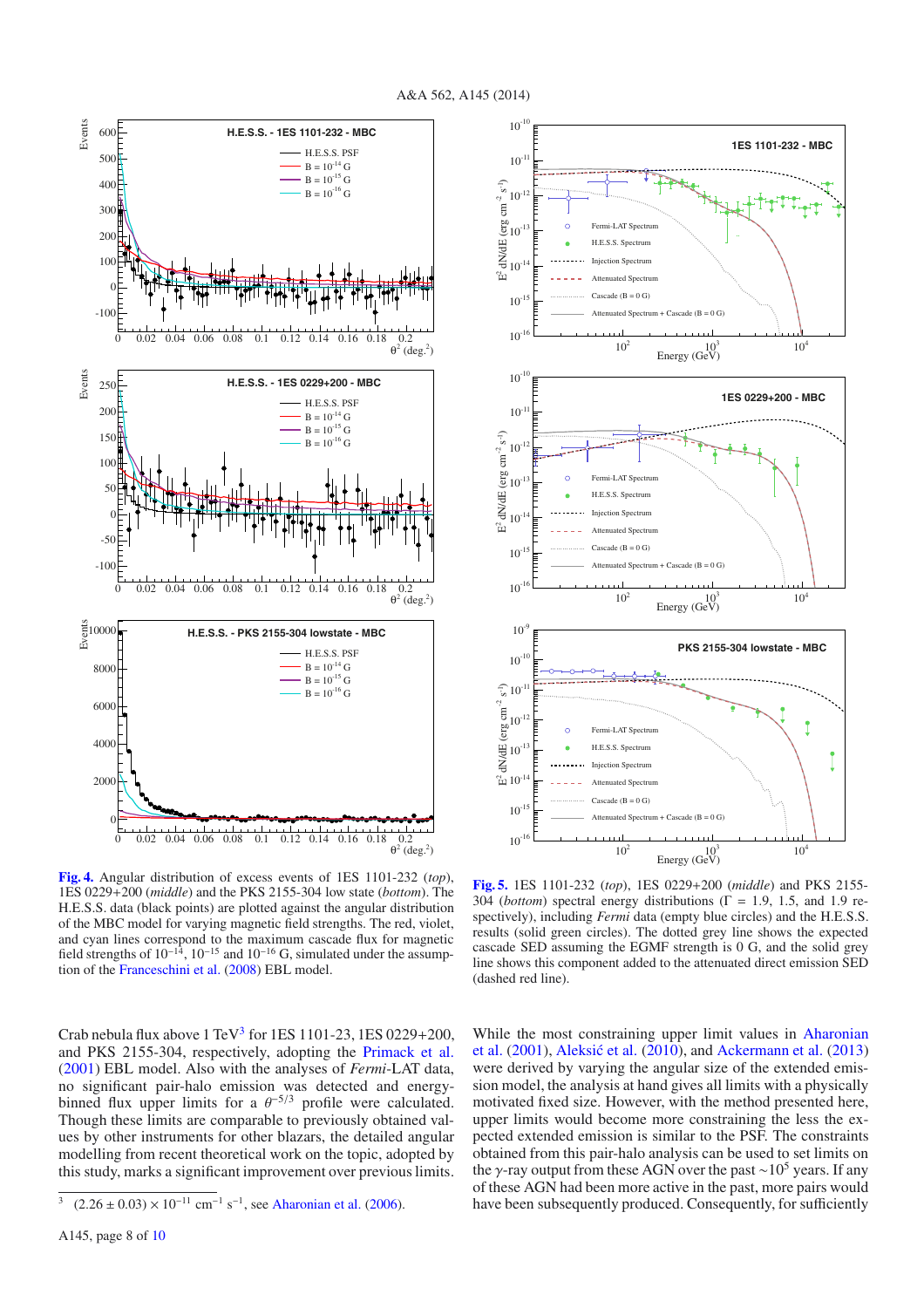

**[Fig. 6.](http://dexter.edpsciences.org/applet.php?DOI=10.1051/0004-6361/201322510&pdf_id=6)** EGMF constraints on PKS 2155-304. The dashed blue line depicts the expected fraction of MBC events in the VHE data depending on the EGMF strength, assuming the Franceschini et al. (2008) EBL model. Blue arrows are the maximum fractions of MBC events for the EBL model not to contradict the angular profile data of PKS 2155-304 at a 99% C.L. The expected cascade fraction and the corresponding upper limit from H.E.S.S. data under the assumption of the Primack et al. (2001) EBL model are depicted in red.

strong EGMF values (>10<sup>-12</sup> G), increased activity in the past would strengthen the constraint on the extended emission component. Since the EGMF strength required for the pair-halo scenario leads to the isotropisation of the cascade emission, the observed luminosity of this secondary component may be significantly reduced compared to the apparent luminosity of the primary beamed component. Not detecting the secondary component, therefore, means we are unable to place constraints on the EGMF strength.

The limits of the PH  $\gamma$ -ray energy flux for the three blazars may be converted into limits on the accumulated electron energy density in the surrounding regions. As an example case, 1ES 0229+200 is considered, whose energy flux at 0.5 TeV is  $\sim 10^{-12}$  erg cm<sup>-2</sup> s<sup>-1</sup>. Assuming that the corresponding photons result from a pair-halo cascade with strong EGMF (> $10^{-12}$  G), the parent ∼15 TeV electrons and positrons will both be born into and isotropised within a region ∼10 Mpc from the blazar. For this strong field case, an upper limit on the TeV γ-ray luminosity from these regions is  $\sim 4 \times 10^{42}$  erg s<sup>-1</sup>. Since the electron IC cooling time on the CMB is  $t_{\rm cool}^e(15 \,\text{TeV}) \approx$  $10<sup>5</sup>$  yr, a limit on the total energy content of the parent electrons is  $∼10^{55}$  erg.

A search for MBC emission in the arriving flux from the three blazars was also carried out. The datasets for both 1ES 1101-232 and 1ES 0229+200 are found not to be statistically constraining at present. However, a constraint was found to be obtainable using the PKS 2155-304 observational results. From H.E.S.S. observations of the angular profile for PKS 2155-304, EGMF values were excluded for the range  $(0.3-3) \times 10^{-15}$  G (for a coherence length of 1 Mpc), at the 99% C.L. This range is excluded for both EBL models adopted here, the Primack et al. (2001) and the Franceschini et al. (2008) model. For a coherence length scale  $\lambda_B$  shorter than the cascade electron cooling lengths, the lower EGMF limit scales as  $\lambda_B^{-1/2}$ , as demonstrated in Neronov et al. (2013). Conversely, for  $\lambda_B$  longer than these cooling lengths, the constraint is independent of  $\lambda_B$ . As shown in Fig. 6, stronger magnetic fields than the upper limit result in the cascade component dropping below the direct emission contribution, reducing the overall angular width below the H.E.S.S. resolution limits.

Furthermore, our bound on the EGMF is compatible with the analytic estimates put forward in Aleksić et al. (2010), although the analysis presented here is the most robust to date due to the theoretical modelling that has been employed.

Interestingly, the success proven by this method demonstrates its complementarity as an EGMF probe in light of the multi-wavelength SED method employed in previous studies (Neronov & Vovk 2010; Dolag et al. 2011; Tavecchio et al. 2011; and Taylor et al. 2011). These studies probed EGMF values for which no notable angular broadening would be expected. Instead, the effect of the EGMF was to introduce energy-dependent time delays on the arriving cascade. Ensuring that the source variability timescale sits at a level compatible with what is currently observed, i.e. the sources are steady on 3 yr timescales, placed a constraint on the EGMF at a level of >10−<sup>17</sup> G (Taylor et al. 2011; Dermer et al. 2011). In contrast to this time delay SED method, our angular profile investigations are insensitive to the source variability timescale. In this way, the constraints provided by the angular profile studies of blazars offer a complementary new probe into the EGMF that allows field strengths with values >  $10^{-15}$  G to be investigated.

The future prospects for observing both extended halo emission and MBCs are promising. In the near future, H.E.S.S. phase-II offers great potential with its ability to detect  $\gamma$ -rays in the energy band between *Fermi*-LAT and H.E.S.S. phase-I. In the longer term, the Cherenkov Telescope Array (CTA; see e.g. CTA Consortium et al. 2013), with a larger array size, a wider field of view, improved angular resolution along with greater sensitivity, will allow for a deeper probing of these elusive phenomena.

*Acknowledgements.* The support of the Namibian authorities and of the University of Namibia in facilitating the construction and operation of H.E.S.S. is gratefully acknowledged, as is the support by the German Ministry for Education and Research (BMBF), the Max Planck Society, the German Research Foundation (DFG), the French Ministry for Research, the CNRS-IN2P3 and the Astroparticle Interdisciplinary Programme of the CNRS, the UK Science and Technology Facilities Council (STFC), the IPNP of the Charles University, the Czech Science Foundation, the Polish Ministry of Science and Higher Education, the South African Department of Science and Technology and National Research Foundation, and by the University of Namibia. We appreciate the excellent work of the technical support staff in Berlin, Durham, Hamburg, Heidelberg, Palaiseau, Paris, Saclay, and in Namibia in the construction and operation of the equipment. The authors are grateful to the referee who helped to considerably improve the quality of the paper.

#### **References**

- Abramowski, A., Acero, F., & Aharonian, F., et al. (H.E.S.S. Collaboration) 2013, A&A, 550, A4
- Acharya, B. S., Actis, M., Aghajani, T., et al. (CTA Consortium) 2013, Astropart. Phys., 43, 3
- Ackermann, M., Ajello, M., Allafort, A., et al. (Fermi-LAT Collaboration) 2013, ApJ, 765, 54
- Aharonian, F., Akhperjanian, A. G., Aye, K., et al. (H.E.S.S. Collaboration) 2004, Astropart. Phys., 22, 109
- Aharonian, F., Akhperjanian, A. G., Aye, K., et al. (H.E.S.S. Collaboration) 2005, A&A, 430, 865
- Aharonian, F., Akhperjanian, A. G., Bazer-Bachi, A. R., et al. (H.E.S.S. Collaboration) 2006, A&A, 457, 899
- Aharonian, F., Akhperjanian, A. G., Barres de Almeida, U., et al. (H.E.S.S. Collaboration) 2007a, A&A, 475, L9
- Aharonian, F., Akhperjanian, A. G., Bazer-Bachi, A. R., et al. (H.E.S.S. Collaboration) 2007b, ApJ, 664, L71
- Aharonian, F., Akhperjanian, A. G., Bazer-Bachi, A. R., et al. (H.E.S.S. Collaboration) 2007c, A&A, 470, 475
- Aharonian, F., Akhperjanian, A. G., Anton, G., et al. (H.E.S.S. Collaboration) 2009a, A&A, 502, 749